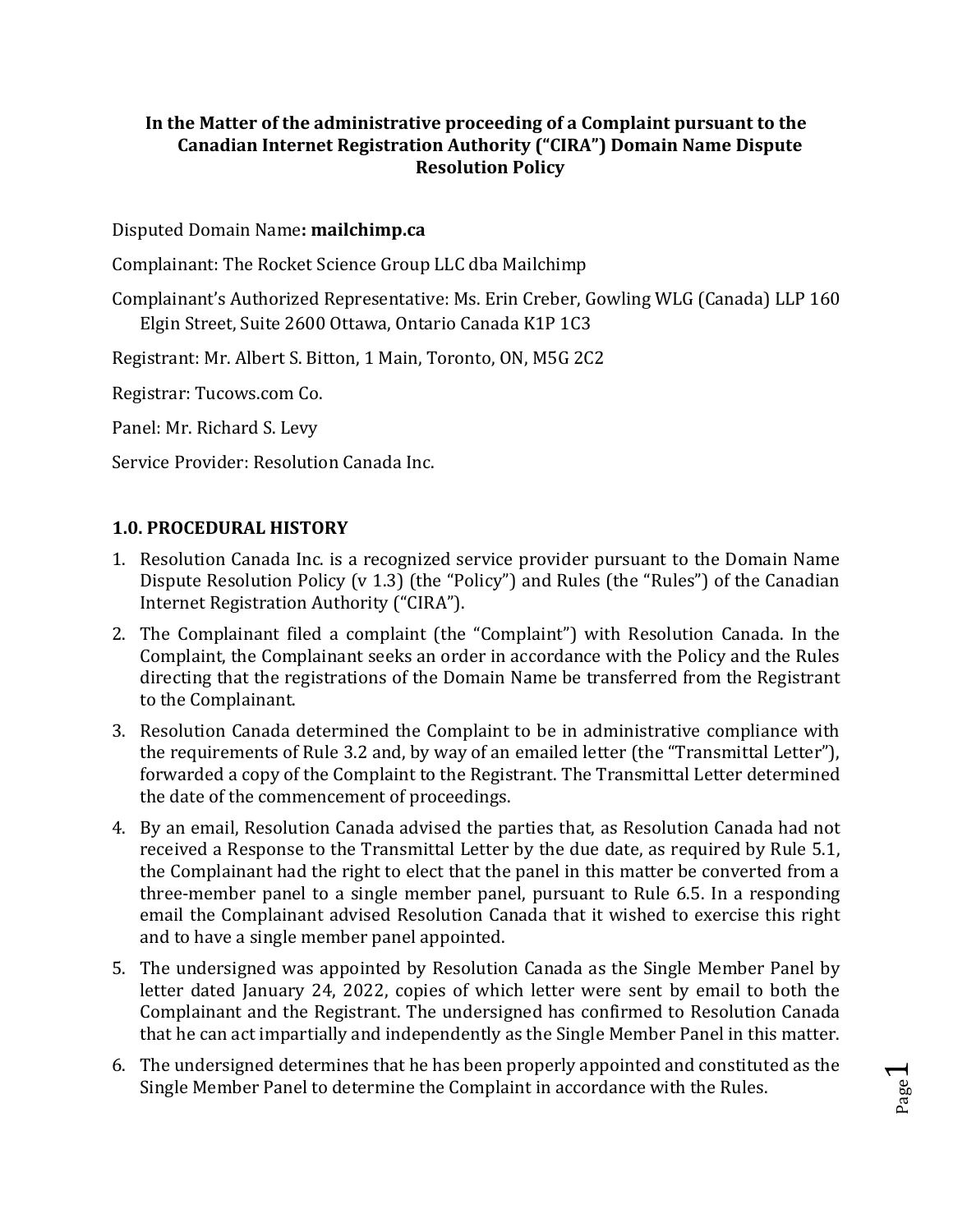#### **2.0. CANADIAN PRESENCE AND TECHNICAL REQUIREMENTS**

- 7. Section 1.4 of the Policy requires that in order to initiate the Complaint, the Complainant, at the time of the initiation of the Complaint, must satisfy *the Canadian Presence Requirements for Registrants*, version 1.3 ("CPR.").
- 8. The evidence before the Panel is that the Complainant is the owner of two Canadian trademark registrations for the mark MAILCHIMP, which fulfills the requirements of paragraph 2(q) of the CPR. The Panel therefore determines that the Complainant has satisfied the provisions of section 1.4 of the Policy.
- 9. Based upon the information provided by Resolution Canada and the Complainant in the Complaint, the Panel finds that all technical requirements for the prosecution of this proceeding have been met.

# **3.0. FACTS ALLEGED BY THE COMPLAINANT**

# *(i) The Complainant's Business and its Trademarks*

- 10. The Complainant was founded in 2001 and is headquartered in Atlanta, GA, USA. It also has locations in Brooklyn, NY, USA, Oakland, CA, USA and Vancouver, BC, Canada.
- 11. While the Complainant began as an email marketing tool, it has grown to become an incredibly successful all-in-one marketing platform, offering goods and services primarily directed to small businesses to assist them with the advertising, promotion and marketing of their business. For example, in 2014, the Complainant was sending over 10 billion emails per month on behalf of its users and, in 2016, it was ranked number 7 on the Forbes Cloud 100 list, which recognizes the top 100 private cloud companies in the world.
- 12. The Complainant offers its MAILCHIMP branded goods and services through its website located at www.mailchimp.com.
- 13. The Complainant's www.mailchimp.com website has been accessible to Canadians since at least as early as July 2001. At all times, the MAILCHIMP trademark has been prominently displayed on the Complainant's www.mailchimp.com website.
- 14. Over the years, there have been a significant number of Canadian users of the Complainant's MAILCHIMP branded goods and services. An analysis of the Complainant's current customers located in Canada indicates that nearly 1,100 such customers began using the MAILCHIMP branded goods and services prior to October 11, 2009.
- 15. The Complainant has also advertised its MAILCHIMP branded goods and services extensively within Canada and to Canadian customers. As one example, a method that the Complainant uses to advertise its MAILCHIMP branded goods and services in Canada is through Google Ads. In the period 2007 to 2009, the Complainant spent over \$60,000 on various Google Ad campaigns, which accumulated over 21,000 clicks.
- 16. In addition to its website, the Complainant also actively promotes its business and the goods and services offered in association with the MAILCHIMP mark through social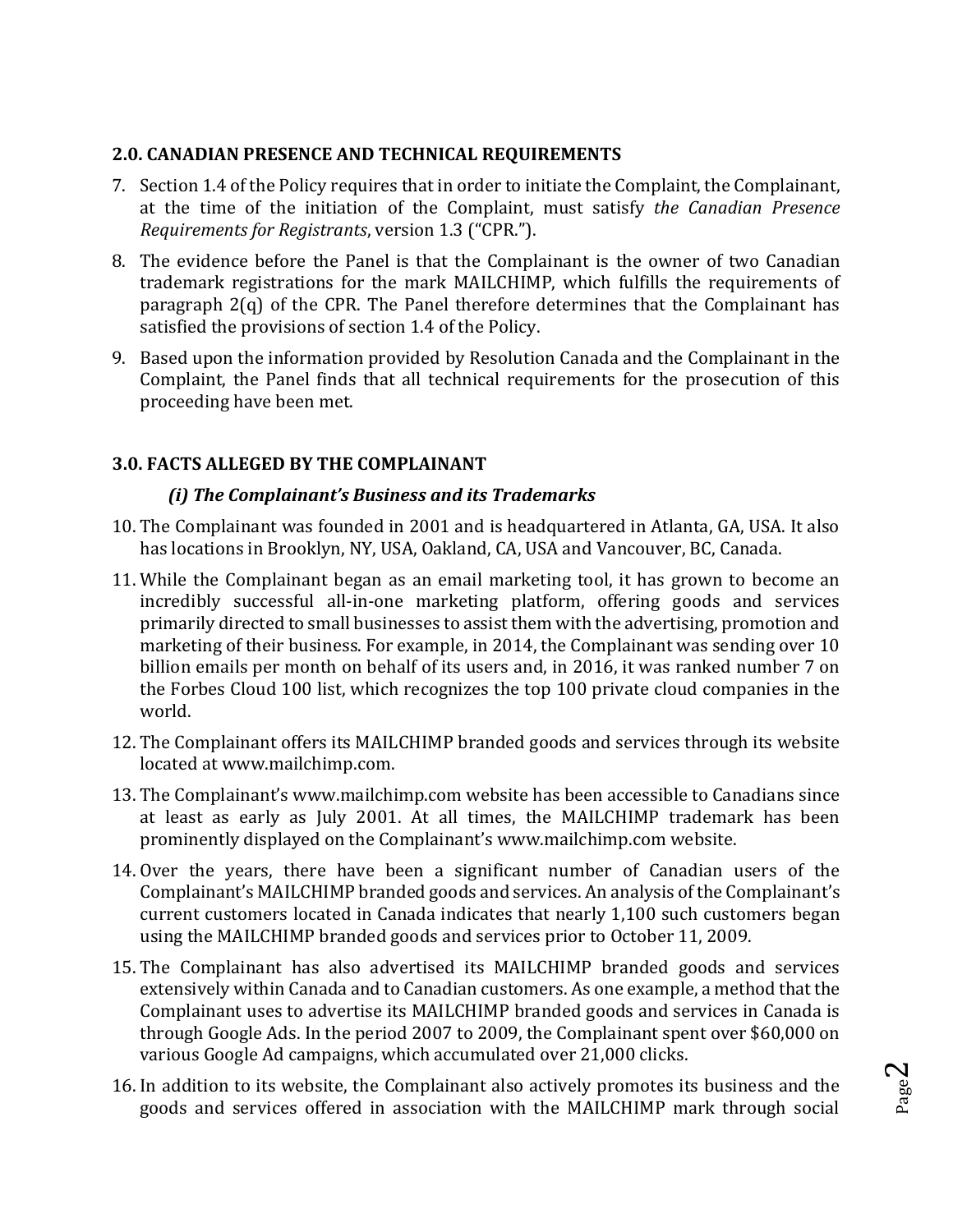media platforms, to which Canadians have been able to access at all relevant times, i.e., Twitter, Facebook, and YouTube.

- 17. In Canada, the Complainant owns the following registrations for MAILCHIMP:
	- a. Canadian Trademark Registration No. TMA931093 for MAILCHIMP, filed on July 23, 2014, issued on March 9, 2016 and used in Canada since at least as early as August 20, 2001; and
	- b. Canadian Trademark Registration No. TMA1089181 for MAILCHIMP, filed on October 25, 2017, issued on December 4, 2020 and used in Canada since at least as early as August 20, 2001.

# *(ii)The Registrant's Unauthorized Activities*

- 18. Without the permission of the Complainant, the Registrant registered the Domain Name on October 11, 2009.
- 19. The Domain Name currently resolves to the website: https://canadiandealsandcouponsassociation.org/ (the "CDCA Website").
- 20. The webpage that users are presented with when they click on the "Subscribe Right Now" link at the bottom of the CDCA Website homepage displays a logo, which is a trademark of the Complainant.
- 21. When a user clicks on the Complainant's logo, they are sent directly to the Complainant's www.mailchimp.com website.
- 22. The Registrant is a serial cyber-squatter in that the Registrant has registered numerous unauthorized dot-ca domain name registrations that are comprised of, contain, or are confusing with third party trademarks to which he does not appear entitled. A listing of these domain names is set out in the Complaint with a sample listing of third party trademarks and registrations corresponding to these unauthorized domain name registrations:
- 23. A number of the above-noted domain names (grouponcanada.ca, hautelook.ca, savearound.ca, shopkick.ca and verticalresponse.ca) also currently resolve to the CDCA Website.
- 24. The Registrant is identified as the "Founder" of the Canadian Deals and Coupons Association on his LinkedIn Profile.
- 25. The Complainant seeks an order from the Panel in accordance with paragraph 4.3 of the Policy instructing the Registrar of the Domain Name to transfer it to the Complainant.

# **3.1. FACTS ALLEGED BY THE REGISTRANT**

26. As was noted above, the Registrant has not filed a Response.

# **4.0. ELEMENTS OF PROOF AND ONUS**

Page ო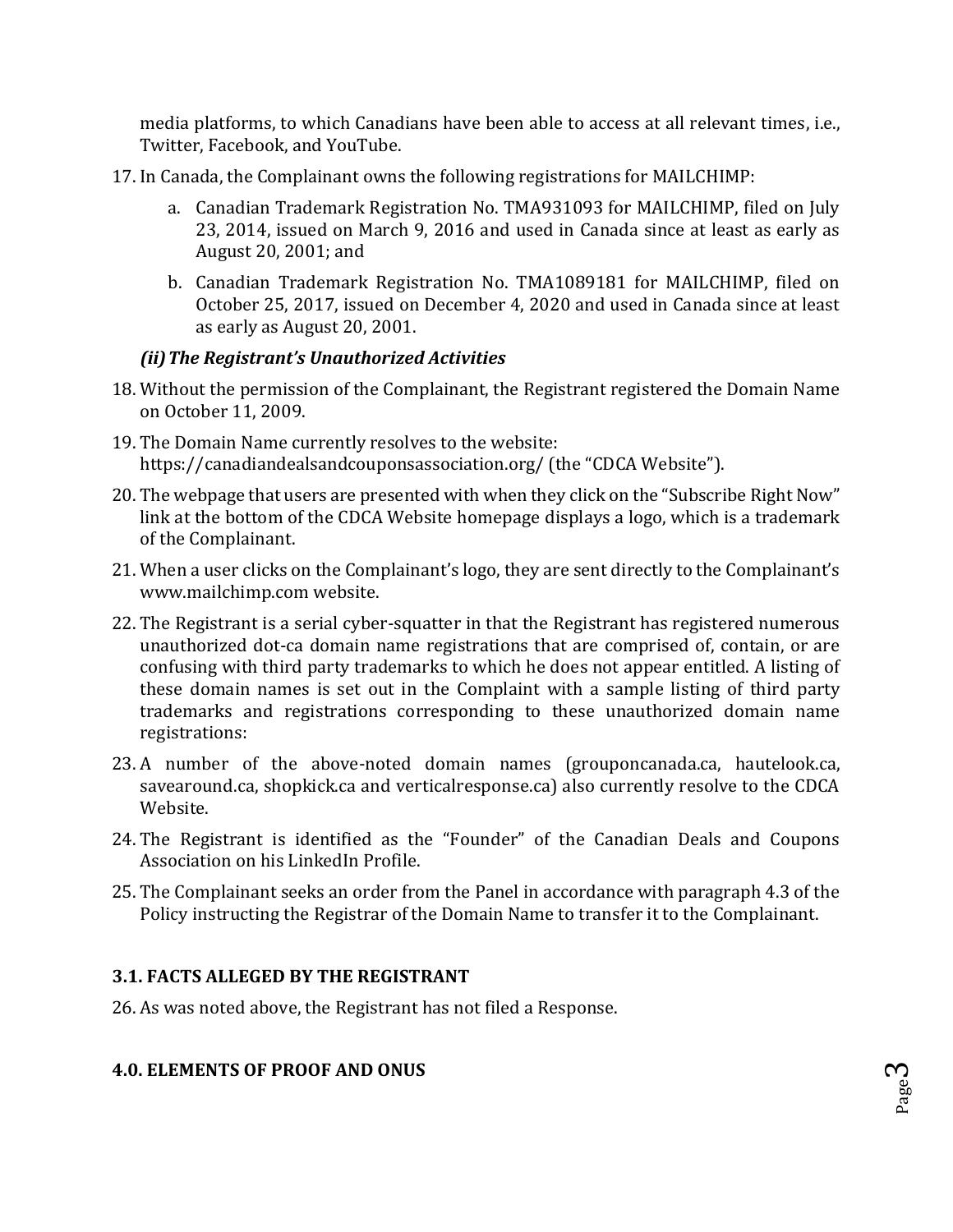27. In accordance with paragraph 4.1 of the Policy, the Complainant must prove, on a balance of probabilities, that:

(a) the Registrant's Domain Name is Confusingly Similar to a Mark in which the Complainant had Rights prior to the date of registration of the domain name and continues to have such Rights; and

(b) the Registrant has registered the domain name in bad faith as described in paragraph 3.5 of the Policy;

and the Complainant must provide some evidence that:

(c) the Registrant has no legitimate interest in the Domain Name as described in paragraph 3.4 of the Policy.

28. If the Complainant is unable to satisfy this onus, the Complaint fails.

# **ANALYSIS**

#### **5.0. CONFUSINGLY SIMILAR**

29. The Complainant submits (i) that it has rights in a mark that predate the registration date of the Domain Name, and (ii) that the Domain Name is confusingly similar with the Complainant's mark.

#### *(i) Rights in the Mark and Rights that Predate the Domain Name Registration Date*

- 30. The Complainant is the owner of numerous trademark registrations comprised of or containing MAILCHIMP and has used MAILCHIMP as a trademark in Canada for nearly 20 years in association with its business.
- 31. The Complainant's rights in the MAILCHIMP trademark precede the October 11, 2009 registration date of the Domain Name. At the time the Registrant registered the Domain Name, the Complainant had already been offering its MAILCHIMP branded goods and services in Canada for nearly a decade, it had acquired a significant amount of customers located in Canada that it retains today, and it had invested significantly in the advertising of its MAILCHIMP branded goods and services in Canada.

# *(ii) Confusingly Similar*

- 32. As per paragraph 3.3 of the Policy, a domain name will be found to be confusingly similar to a Mark if the domain name so nearly resembles the Mark in appearance, sound or in the ideas suggested by the Mark as to be likely to be mistaken for the Mark.
- 33. Pursuant to paragraph 1.2 of the Policy, a domain name is defined as the second level domain (the portion that immediately precedes the dot-ca suffix).
- 34. In this case, the relevant part of the Domain Name is "mailchimp" which is identical to the Complainant's MAILCHIMP trademark. Accordingly, the Domain Name is confusingly similar with the Complainant's mark given that

Page  $\mathcal{A}$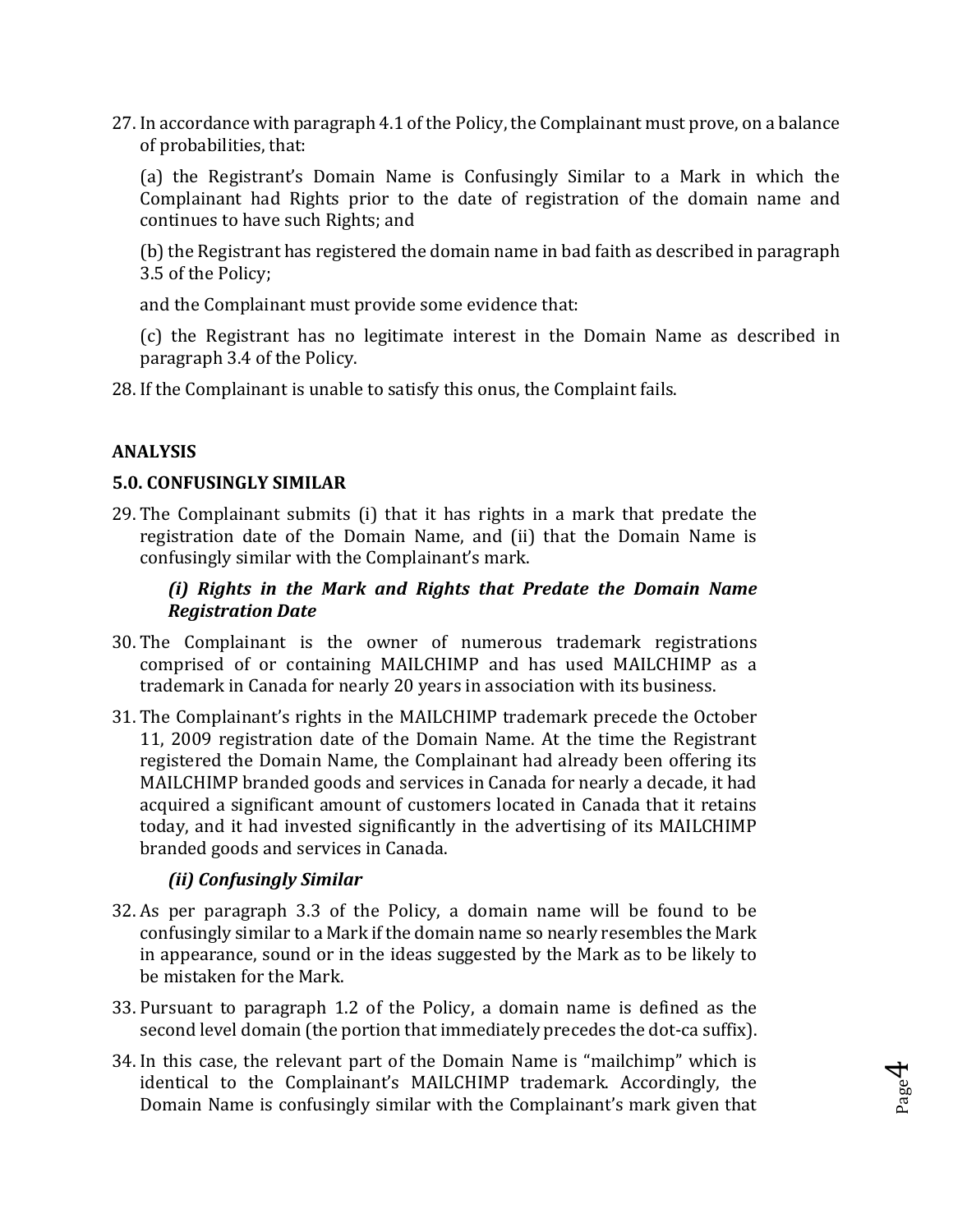the Domain Name so nearly resembles the Complainant's mark in appearance, sound and in ideas suggested as to be likely to be mistaken for it.

# **6.0 BAD FAITH REGISTRATION**

35. Only in rare cases will there be direct evidence of a registration in bad faith. In most cases, as case law attests, such a finding is based on "common sense inferences from the registrant's conduct and other surrounding circumstances."

# *(i) Pattern of Unauthorized Domain Names Registrations*

- 36. The Registrant appears to have engaged in a pattern of unauthorized domain name registrations containing third party trademarks to which he is not entitled, and has prevented the Complainant from registering the Domain Name.
- 37. It has been held that as few as two domain name registrations, including the disputed domain name, is sufficient to establish that a registrant has engaged in a "pattern" of abusive registrations. *Yamaha Corporation et al v Yoon, DCA-1020-CIRA* at paras 53-54.
- 38. The Policy does not impose a temporal limitation on which unauthorized domain name registrations the Complainant may rely upon when establishing a "pattern" of registrations. The Complainant may therefore rely upon domain names previously owned by the Registrant to establish a "pattern".
- 39. There is evidence of bad faith registration as per paragraph 3.5(b).

# *(ii) Intentionally Attracts Traffic For Commercial Gain*

- 40. Pursuant to paragraph 3.5(d) of the Policy, bad faith is indicated where the Registrant registered the Domain Name to intentionally attempt to attract, for commercial gain, Internet users to the Registrant's website or other on-line location by creating a likelihood of confusion with the Complainant's mark as to source, sponsorship, affiliation, or endorsement.
- 41. The Domain Name is comprised exclusively of the MAILCHIMP trademark. Under the circumstances, the Domain Name is likely to confuse potential consumers into believing that the Registrant is somehow affiliated with, or endorsed by, the Complainant.
- 42. The act of resolving the Domain Name to the CDCA Website, in which the Registrant has an interest as the "Founder" of the CDCA, constitutes further evidence of bad faith. The Registrant is using the Domain Name to increase website traffic to the CDCA Website and advance his business interests.
- 43. The use of the MAILCHIMP logo on the "Subscribe Right Now" webpage on the CDCA Website further creates a likelihood of confusion among consumers.
- 44. Where a disputed domain name redirects to a third party website, the fact that the third party website may not be offering goods or services that compete with the Complainant will not serve to preclude a finding of bad faith.